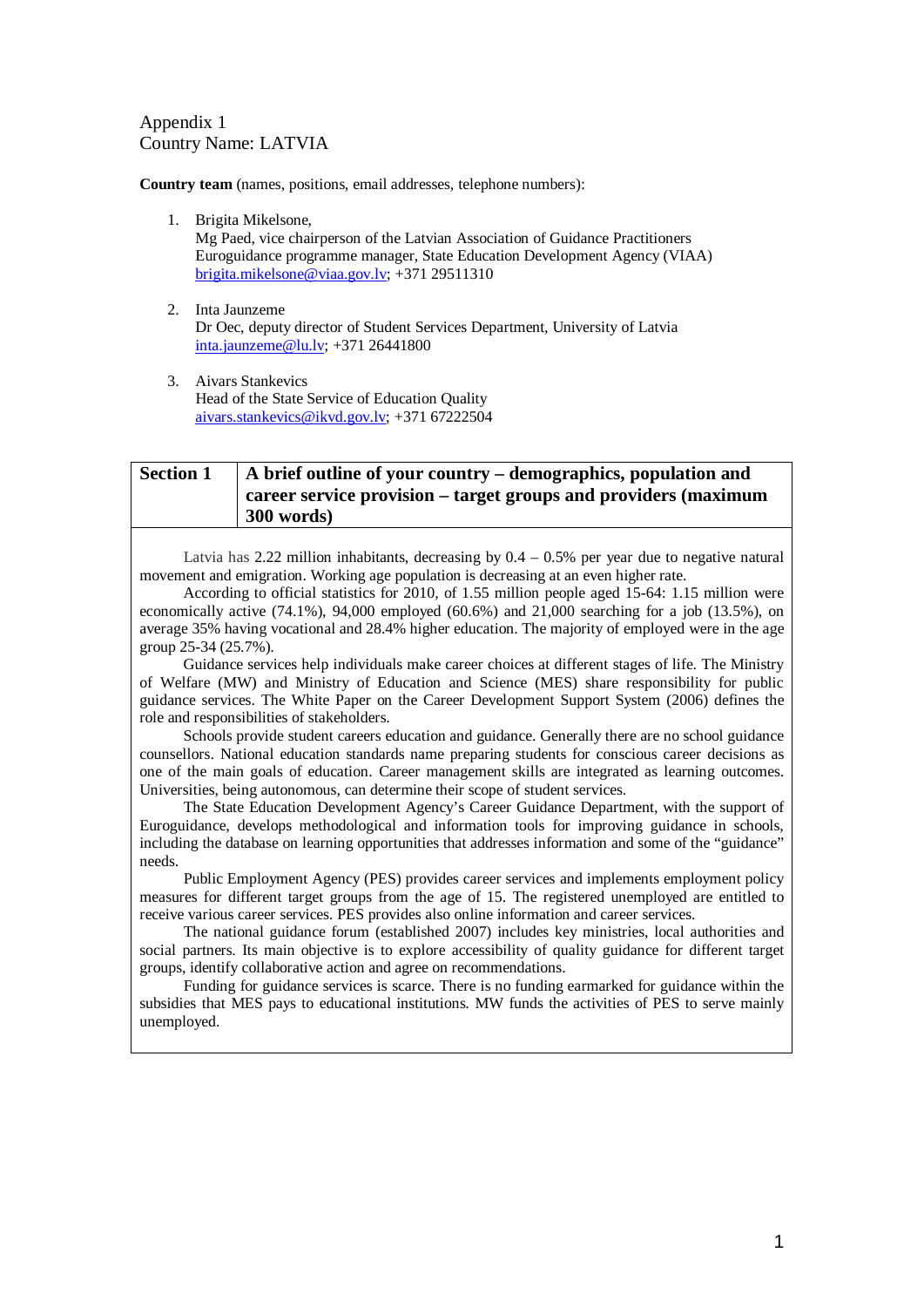| <b>Section 2</b> | Taking each of the four general symposium themes (see        |
|------------------|--------------------------------------------------------------|
|                  | below), describe the two greatest strengths and two greatest |
|                  | weaknesses relating to each theme in your country            |
|                  | (maximum 100 words for each strength and weakness;           |
|                  | therefore maximum 400 words per theme and maximum            |
|                  | 1,600 words in this section).                                |
|                  |                                                              |

## **Theme 1: Political, economic and social changes and the changing role of career guidance and career guidance policies**

| ╭<br>.<br>∸⊓∪<br>$\sim$ uvis<br>-<br>and the contract of the contract of | ---<br>$\sim$ $\sim$ $\sim$<br>w<br>:АК<br>TICAN<br><b>.</b> |
|--------------------------------------------------------------------------|--------------------------------------------------------------|
|                                                                          |                                                              |

There is a growing recognition that guidance contributes to the personal, educational, economic and social development of individuals as well as plays an important role in fostering employability and economic growth.

Provision of quality careers education at general and vocational education institutions is an important factor in establishing a positive value and behaviour system and acquisition of sustainable lifelong career management skills.

National education standards determine that careers education is integrated in the school curriculum. Career management skills are integrated into subject standards as learning outcomes.

Recent establishment of the staff position of a pedagogue-guidance counsellor in general education schools is a major step to increase quality of guidance at schools.

Although guidance issues are reflected in major policy documents, there are no clearly outlined action plans to fully implement national strategic goals. That leads to fragmentary not systemic and systematic actions. Career guidance is not a priority area for funding.

Most career guidance measures and activities are implemented using project-based approaches drawing on combined national and external funding. The projects focus on both preventive<br>and remedial measures. Long-term and and remedial measures. Long-term and sustainable funding is often missing to strengthen the systems of lifelong guidance and effective delivery of guidance services.

| $\mathbf{C}$<br>– ⊔ישעוי<br>puvil | $T$ $T$<br>ness<br>W<br>и к<br>, <u>,</u> |
|-----------------------------------|-------------------------------------------|
|                                   |                                           |

Latvia has made progress in strengthening the role of guidance in the national lifelong learning and employment strategies and policies. Cooperation between policy makers, social partners and guidance professionals has improved and diversified.

Employers are reconsidering their requirements for qualifications of their new employees. Career management skills are becoming crucial for employability. Employers tend to become more actively involved in information exchanges between education sector and labour market, especially in making curriculum responsive to the changes in society and economy. As a consequence that brings about changes in the nature of careers education and guidance.

Under the impact of the global financial crisis the economy of Latvia has undergone deep recession. That has lead to downturn in economic activity, decrease of economically active population, growing unemployment and emigration. Restructuring of economics and changing labour market requires new skills for the changing and limited labour market.

Therefore it is of utmost importance to create a national shared vision for high quality careers work, to agree and adopt common understanding and language to make guidance policies/ practice react adequately.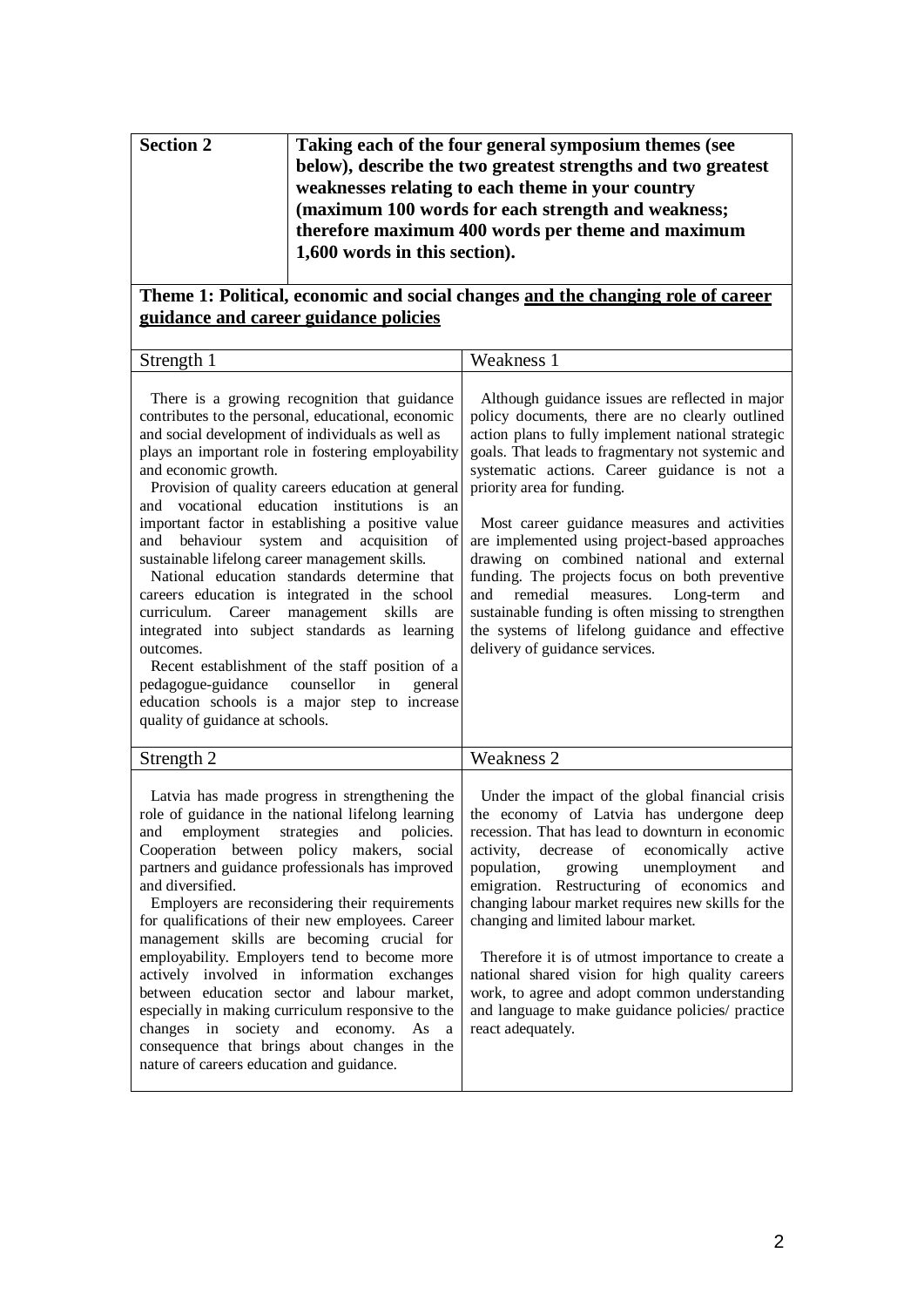## **Theme 2: Lifelong guidance policy as a part of integrated human resource development policies – challenges and opportunities**

| Strength 1                                                                                                                                                                                                                                                                                                                                                                                                                                                                                                                                                                                                                                                                                                                                                                                                                                                                                                                             | Weakness 1                                                                                                                                                                                                                                                                                                                                                                                                                                                                                                                                       |
|----------------------------------------------------------------------------------------------------------------------------------------------------------------------------------------------------------------------------------------------------------------------------------------------------------------------------------------------------------------------------------------------------------------------------------------------------------------------------------------------------------------------------------------------------------------------------------------------------------------------------------------------------------------------------------------------------------------------------------------------------------------------------------------------------------------------------------------------------------------------------------------------------------------------------------------|--------------------------------------------------------------------------------------------------------------------------------------------------------------------------------------------------------------------------------------------------------------------------------------------------------------------------------------------------------------------------------------------------------------------------------------------------------------------------------------------------------------------------------------------------|
| The lifelong learning policy agenda in Latvia<br>states that lifelong guidance must enable citizens<br>of any age and at any point in their lives to<br>identify their competencies and interests and to<br>make meaningful educational,<br>training<br>and<br>occupational decisions. Lifelong guidance is<br>included in policy planning documents dealing<br>with<br>promotion<br>$\sigma$<br>employability<br>and<br>competitiveness of inhabitants in the labour<br>market to ensure sustainable development.<br>National policy of career development is based on<br>the policy guidelines "Europe 2020" emphasizing<br>improvement of guidance system and services<br>provided, widening accessibility for various target<br>Lifelong<br>acquisition<br>of<br>groups.<br>career<br>management skills is considered the key element.                                                                                             | Restructuring of economics and changing labour<br>market requires new approach to lifelong<br>guidance. Implementation of national policies and<br>strategies require new competences of guidance<br>practitioners. At the same time there is no<br>systemic support or mechanisms for development<br>of capacity of guidance providers.                                                                                                                                                                                                         |
| Strength 2                                                                                                                                                                                                                                                                                                                                                                                                                                                                                                                                                                                                                                                                                                                                                                                                                                                                                                                             | <b>Weakness 2</b>                                                                                                                                                                                                                                                                                                                                                                                                                                                                                                                                |
| Latvia has made a major step towards<br>recognition and accreditation of prior education<br>and learning (APEL). By converting informal<br>learning into accredited or certificated learning,<br><b>APEL</b><br>provides<br>cost-effective<br>routes<br>to<br>qualifications<br>Recently developed APEL system covers<br>assessment in order to acquire basic education or<br>secondary<br>education<br>certificates.<br>general<br>professional qualifications (identical to those<br>which can be obtained by studying in a vocational<br>education programmes) and assessment of prior<br>learning within higher education in order to make<br>the study process more flexible and accessible.<br>assessment<br>methodology has<br>The<br>been<br>developed, amendments made to the appropriate<br>laws/regulations and the first 8 competency<br>centres have been set up within vocational<br>educational institutions in Latvia. | There<br>certain<br>weaknesses<br>the<br>in<br>are<br>implementation of the newly developed APEL<br>system. Lack of expertise in implementation of<br>accreditation of prior education and learning is<br>seen as a great challenge.<br>The regulations applied are quite rigid allowing<br>flexibility in choosing methods<br>little<br>of<br>implementation. The same assessment criteria as<br>in formal education and training are applied.<br>Services of guidance counsellors<br>are<br>not<br>envisaged through the assessment processes. |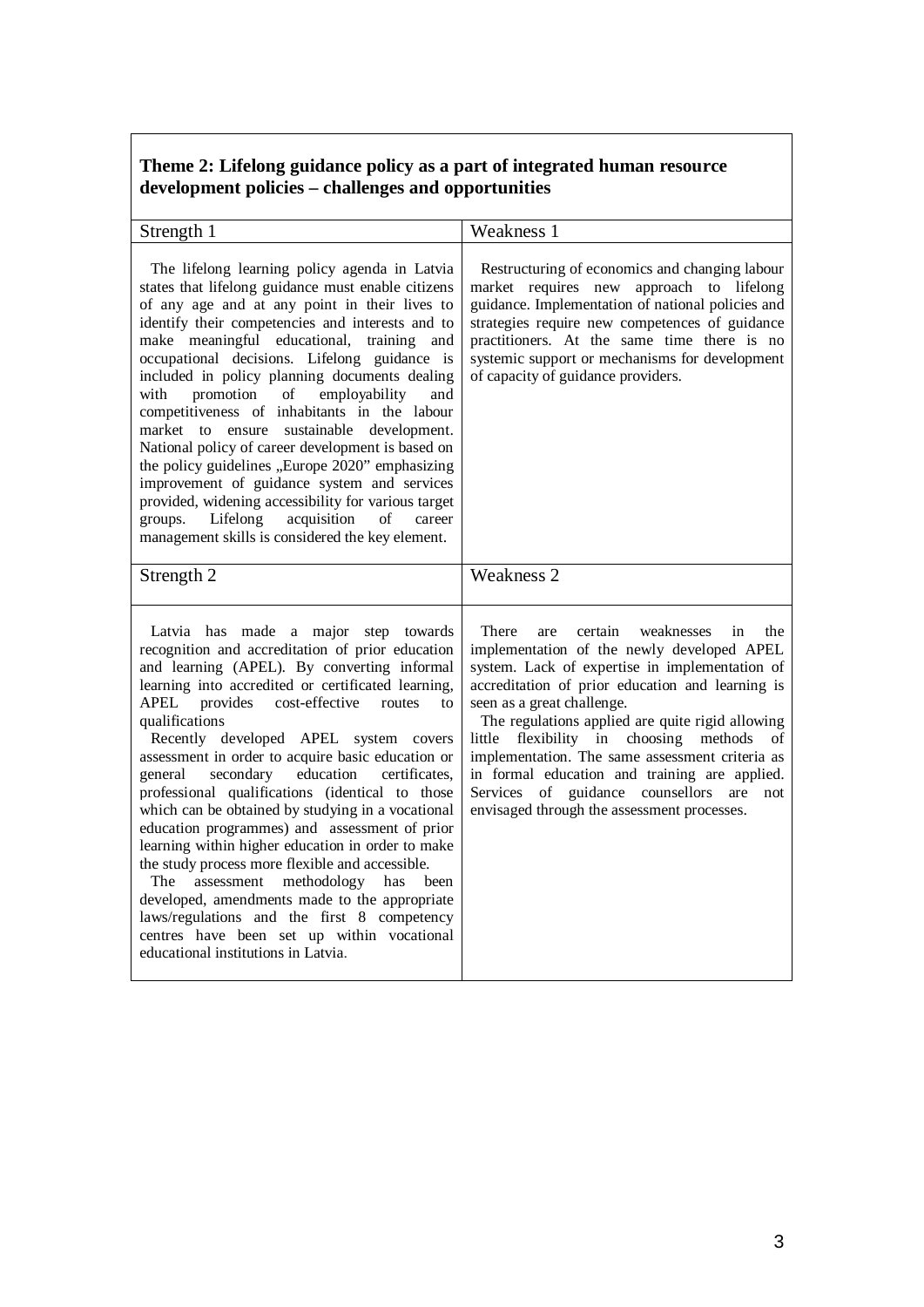#### **Theme 3: The changing world and the changing role of career guidance – skills and competencies for lifelong guidance practitioners**

| Strength 1                                                                                                                                                                                                                                                                                                                                                                                                                                                                                                                                                                                                                                                                                                                                                                                                                                                          | Weakness 1                                                                                                                                                                                                                                                                                                                                                                                                                                                                                                                                                                                                                                                                                                                                                                                                                    |
|---------------------------------------------------------------------------------------------------------------------------------------------------------------------------------------------------------------------------------------------------------------------------------------------------------------------------------------------------------------------------------------------------------------------------------------------------------------------------------------------------------------------------------------------------------------------------------------------------------------------------------------------------------------------------------------------------------------------------------------------------------------------------------------------------------------------------------------------------------------------|-------------------------------------------------------------------------------------------------------------------------------------------------------------------------------------------------------------------------------------------------------------------------------------------------------------------------------------------------------------------------------------------------------------------------------------------------------------------------------------------------------------------------------------------------------------------------------------------------------------------------------------------------------------------------------------------------------------------------------------------------------------------------------------------------------------------------------|
| In 2007 the occupational standard for career<br>counsellors was developed and approved. It<br>formed the basis for establishing the master's<br>degree study programme for training guidance<br>practitioners in Latvia. Persons with a bachelor's<br>degree in education or psychology or in a<br>different field, but having at least two years of<br>relevant work experience are eligible to enrol in<br>the programme offered in 5 higher education<br>institutions in different parts of Latvia. Full-time<br>studies take two years; part-time studies take two<br>and a half years. The entire programme requires<br>completion of 120 ECTS points.                                                                                                                                                                                                         | Guidance practitioners have a key role to play in<br>implementing high quality services. Client groups<br>of guidance practitioners are becoming more<br>diverse and require new approaches, methods and<br>supporting<br>skills.<br>But<br>mechanisms<br>for<br>professional development of guidance staff in<br>achieving the lifelong guidance paradigm shift is<br>lacking. There are few incentives to motivate<br>guidance practitioners for professional growth.<br>Universities offer a degree programme for<br>guidance counsellors, but graduates cannot see the<br>demand for new specialists.<br>Guidance counsellors working for PES feel<br>especially insecure, because the guidance services<br>are mainly outsourced on bi-annual basis. That<br>does not promote motivation for active self<br>development. |
| Strength 2                                                                                                                                                                                                                                                                                                                                                                                                                                                                                                                                                                                                                                                                                                                                                                                                                                                          | <b>Weakness 2</b>                                                                                                                                                                                                                                                                                                                                                                                                                                                                                                                                                                                                                                                                                                                                                                                                             |
| The Association of Guidance practitioners was<br>established in Latvia in 2009. The main objectives<br>of the Association are to foster development of<br>national policy and practice in career guidance<br>counselling<br>support<br>and<br>and<br>guidance<br>practitioners and other stakeholders. Although<br>new and small in number the Association<br>positions itself as a platform for exchange of ideas<br>and peer learning. It cooperates closely with<br>Euroguidance Latvia to support professional<br>development of guidance practitioners.<br>Euroguidance Latvia regularly provides training<br>information<br>for<br>seminars<br>guidance<br>and<br>practitioners on current guidance practices and<br>methods in Europe<br>Guidance practitioners can also use various on-<br>line resources that are available for self directed<br>learning. | The role or contribution of guidance practitioner<br>in the education sector is not highly valued or<br>recognized. Because there is no tradition of<br>vocational guidance services at<br>schools,<br>a<br>coherent system for constant upgrading of<br>qualifications does not exist targeted specifically<br>to the needs of school guidance practitioners.                                                                                                                                                                                                                                                                                                                                                                                                                                                                |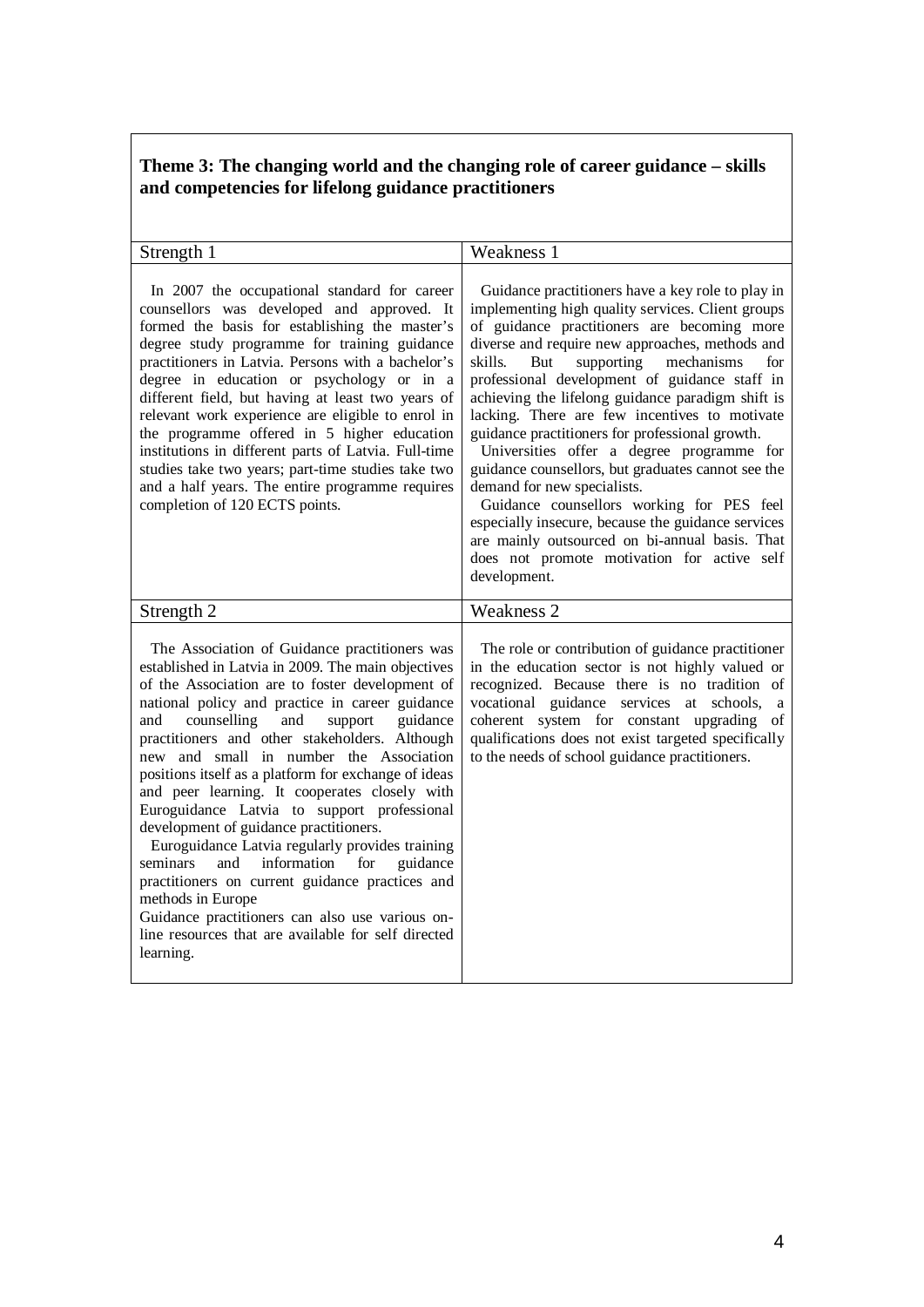# **Theme 4: Evidence-based practice; evidence-based policies**

| Strength 1                                                                                                                                                                                                                                                                                                                                                                                                                                                                                                                                                                                                                                                                                                                                                                                                                                                                                                                                                                                             | Weakness 1                                                                                                                                                                                                                                                                                                                                                                                                                                                                                                                                                                                                                                                                                                                                                                  |
|--------------------------------------------------------------------------------------------------------------------------------------------------------------------------------------------------------------------------------------------------------------------------------------------------------------------------------------------------------------------------------------------------------------------------------------------------------------------------------------------------------------------------------------------------------------------------------------------------------------------------------------------------------------------------------------------------------------------------------------------------------------------------------------------------------------------------------------------------------------------------------------------------------------------------------------------------------------------------------------------------------|-----------------------------------------------------------------------------------------------------------------------------------------------------------------------------------------------------------------------------------------------------------------------------------------------------------------------------------------------------------------------------------------------------------------------------------------------------------------------------------------------------------------------------------------------------------------------------------------------------------------------------------------------------------------------------------------------------------------------------------------------------------------------------|
| Careers education is considered more effective<br>when it is an integral part of school's curriculum<br>and is planned and implemented over time.<br>The State Service of Education Quality assesses<br>the performance and quality of primary, general<br>secondary and vocational education on regular<br>basis. While<br>developing new assessment<br>methodology and guidelines in 2010-2011,<br>monitoring of implementation<br>of<br>careers<br>education and guidance has been included for the<br>first time. Guidance community in Latvia<br>considers it a very important element in<br>supporting student retention, performance and<br>adequate career choices. The analyses of the<br>results could serve in further development of<br>career work at schools as well as raising quality of<br>careers education at schools.                                                                                                                                                              | Lifelong guidance evidence-based policies and<br>practice have been much debated internationally<br>and nationally. It is a multifaceted and complex<br>process due to a high number of factors<br>potentially influencing career decisions and<br>choices. Guidance system in Latvia is relatively<br>new and there are few researchers specialising in<br>in guidance studies.<br>In Latvia lifelong guidance policy and strategy<br>developments are not based on extensive studies<br>carried out to generate evidence on 'impact' to<br>show what works best with different people in<br>different settings. The evidence base on guidance<br>provision is very fragmented. Decisions are<br>mostly based on the data available on education<br>and employment issues. |
| Strength 2                                                                                                                                                                                                                                                                                                                                                                                                                                                                                                                                                                                                                                                                                                                                                                                                                                                                                                                                                                                             | <b>Weakness 2</b>                                                                                                                                                                                                                                                                                                                                                                                                                                                                                                                                                                                                                                                                                                                                                           |
| What students do after they leave school is an<br>important indicator of the effectiveness of<br>education, training and guidance. Introduction of<br>national monitoring system of graduates has been<br>initiated lately. There are proposals to develop<br>monitoring of youth career pathways in the<br>periods of 1 year after secondary school, 3 years<br>after vocational school and 3 years after<br>graduation from higher education.<br>The data base of graduates would be created<br>with MES as its administrator. In that way<br>accurate information<br>about continuation<br>of<br>education or employment of individuals after<br>graduation taking into consideration obtained<br>qualification and other factors would be available.<br>For more detailed data and analysis additional<br>surveys on graduates could be carried out. In<br>future the monitoring system would serve for<br>making<br>and strategic planning<br>policy<br>in<br>education, guidance and employment. | There are no indicators developed to implement<br>assessment of career guidance system in mid-term<br>and long-term. Such indicators could be used in<br>evaluating the impact of guidance provisions on<br>individuals, municipalities, institutions (higher<br>education institutions)<br>and social<br>partners<br>(including employers) as well as contribution at<br>individual, economic and societal levels. The<br>evaluation of the functioning of the guidance<br>system would provide the necessary data for<br>further development guidance provisions based on<br>concrete evidence.                                                                                                                                                                           |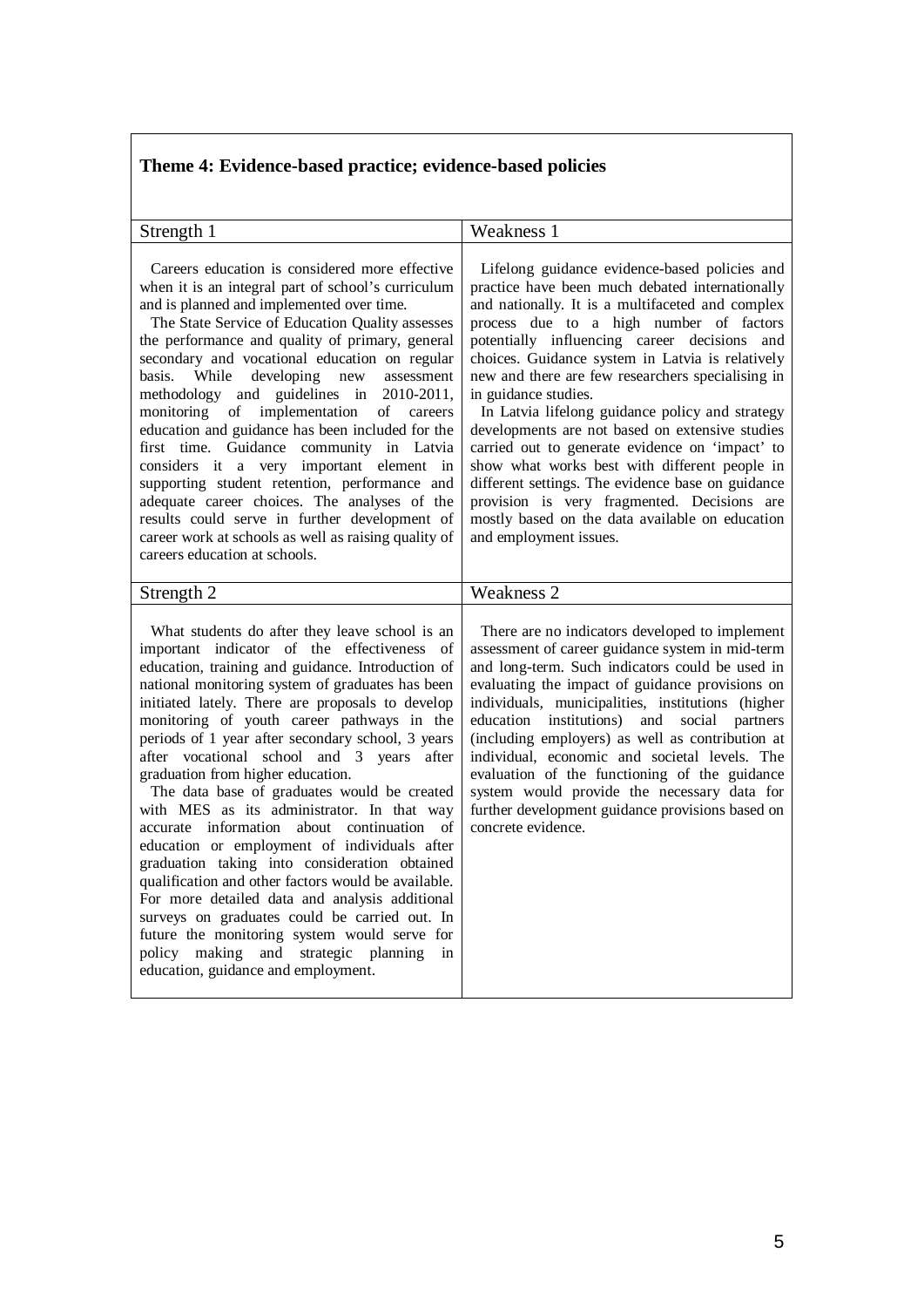| <b>Section 3</b> | Looking at the themes, prioritise them according to the most<br>important ones for your country team to explore further and learn<br>about at the symposium.<br>$(1 = most important – 4 = least important)$ |              |                 |                                                    |                |
|------------------|--------------------------------------------------------------------------------------------------------------------------------------------------------------------------------------------------------------|--------------|-----------------|----------------------------------------------------|----------------|
|                  | Political, economic and social<br>changes and the changing role of<br>career guidance and career guidance<br>policies                                                                                        | $1 \quad$    |                 | Priority<br>$\begin{array}{ccc} 2 & 3 \end{array}$ | $\overline{A}$ |
|                  | Lifelong guidance policy as a part of<br>integrated human resource<br>development policies – challenges<br>and opportunities                                                                                 |              | $\vert 1 \vert$ | Priority<br>$2 \quad 3$                            | $\overline{A}$ |
|                  | The changing world and the changing<br>role of career guidance – skills and<br>competencies for lifelong guidance<br>practitioners                                                                           | $1 \quad$    | $\overline{2}$  | Priority<br>$\vert 3 \vert$                        | 4              |
|                  | Evidence-based practice; evidence-<br>based policies                                                                                                                                                         | $\mathbf{1}$ | $\overline{2}$  | Priority<br>3                                      |                |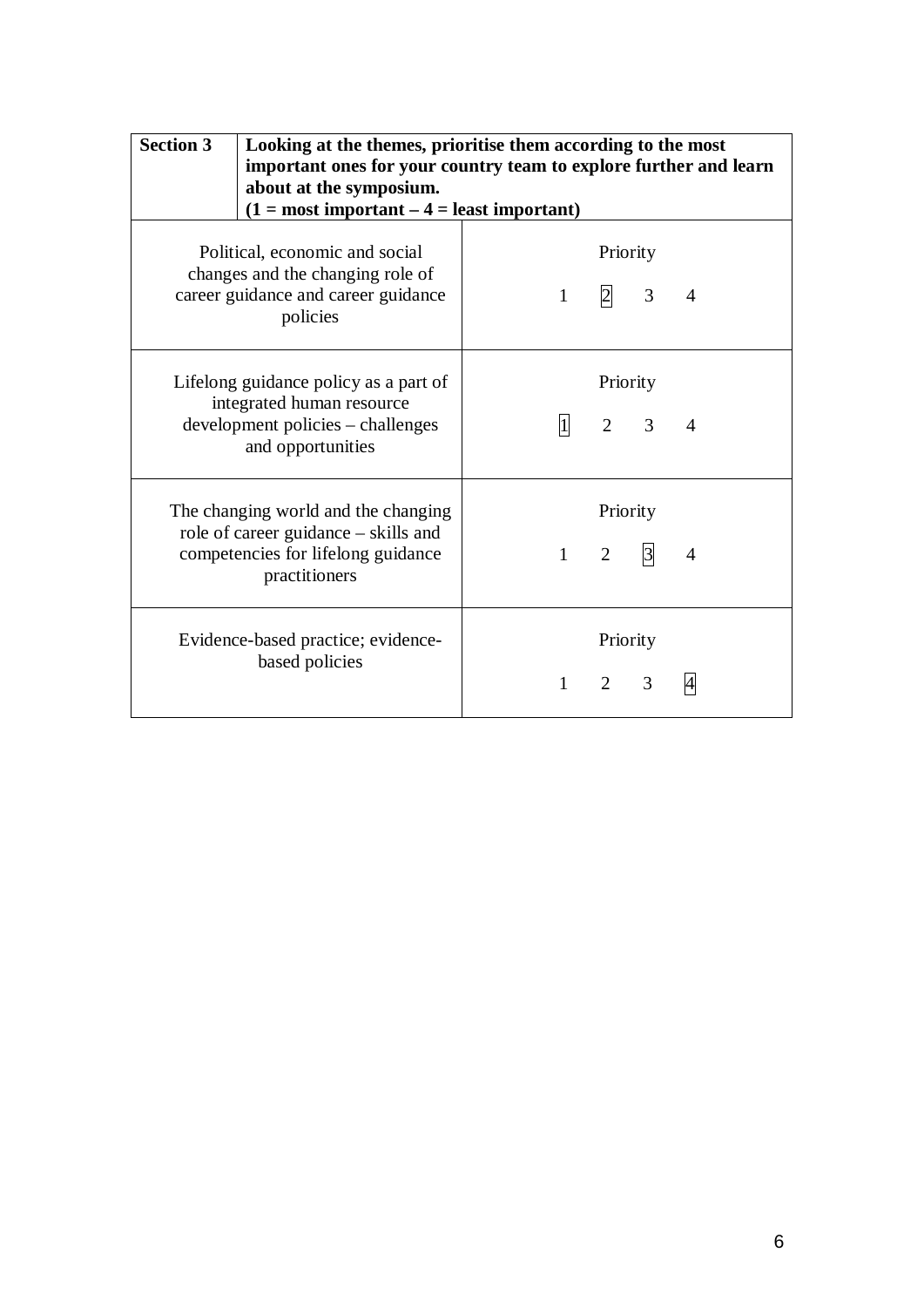| <b>Section 4</b> | Thinking about the themes, describe up to three high-level key     |  |
|------------------|--------------------------------------------------------------------|--|
|                  | public policy and/or practice initiatives currently being advanced |  |
|                  | or considered in your country (write no more than 100 words on     |  |
|                  | each). If it is possible, please say to which of the themes each   |  |
|                  | initiative is most closely linked.                                 |  |

High-level key public policy/practice initiative 1

Referencing of the Latvian Education System to the EQF is in progress. This has led to the reworking of the Latvian National Qualification Structure to reflect an 8-level system. The new structure, composition and functions are being developed according to EQF. This process is being discussed and agreed on by the national social partners, taking into account the national education traditions and context, as well as interests of the involved parties.

The referencing procedure covers all education stages and forms, qualification levels, including qualifications acquired through APEL or craftsman qualifications.

The completion of the referencing and elaboration of NQF is expected in 2015.

Linked most closely to Theme 3

High-level key public policy/practice initiative 2

Widening scope of services is crucial for labour force activation. PES constantly expands more customer-friendly service provision in close co-operation with local governments and social partners. Besides traditional guidance counselling services PES provides:

- o vocational training, requalification and upgrading of qualifications
- o paid temporary work;
- o activities for enhancing competitiveness;
- o activities and psychological support for improving social and functional skills;
- o employment opportunities during summer vacations for the students of general, special or vocational schools;
- o facilitation of business start-ups or self-employment;
- o work practice providing opportunities to assess vocational aptitude;
- o short-term training with employer.

Linked most closely to Theme 1

High-level key public policy/practice initiative 3

"Job for Youth" (JFY) is one of the latest PES initiatives. The aim is labour market integration of unemployed youth (ages 18-24). JFY does not include unqualified and low-qualified jobs. The employment period for participants is up to 9 months. Participants cannot be paid below the national minimum monthly wage.

Participating employers creating jobs for youth receive a salary subsidy for unemployed youth. Employers must provide additional financing to bring the salary to at least the minimum wage and pay taxes. Every employer ensuring five work places receives a grant of half the minimum salary for supervisor's salary. Financing is also allocated for adjusting workplaces for disabled youth if necessary.

Linked most closely to Theme 1